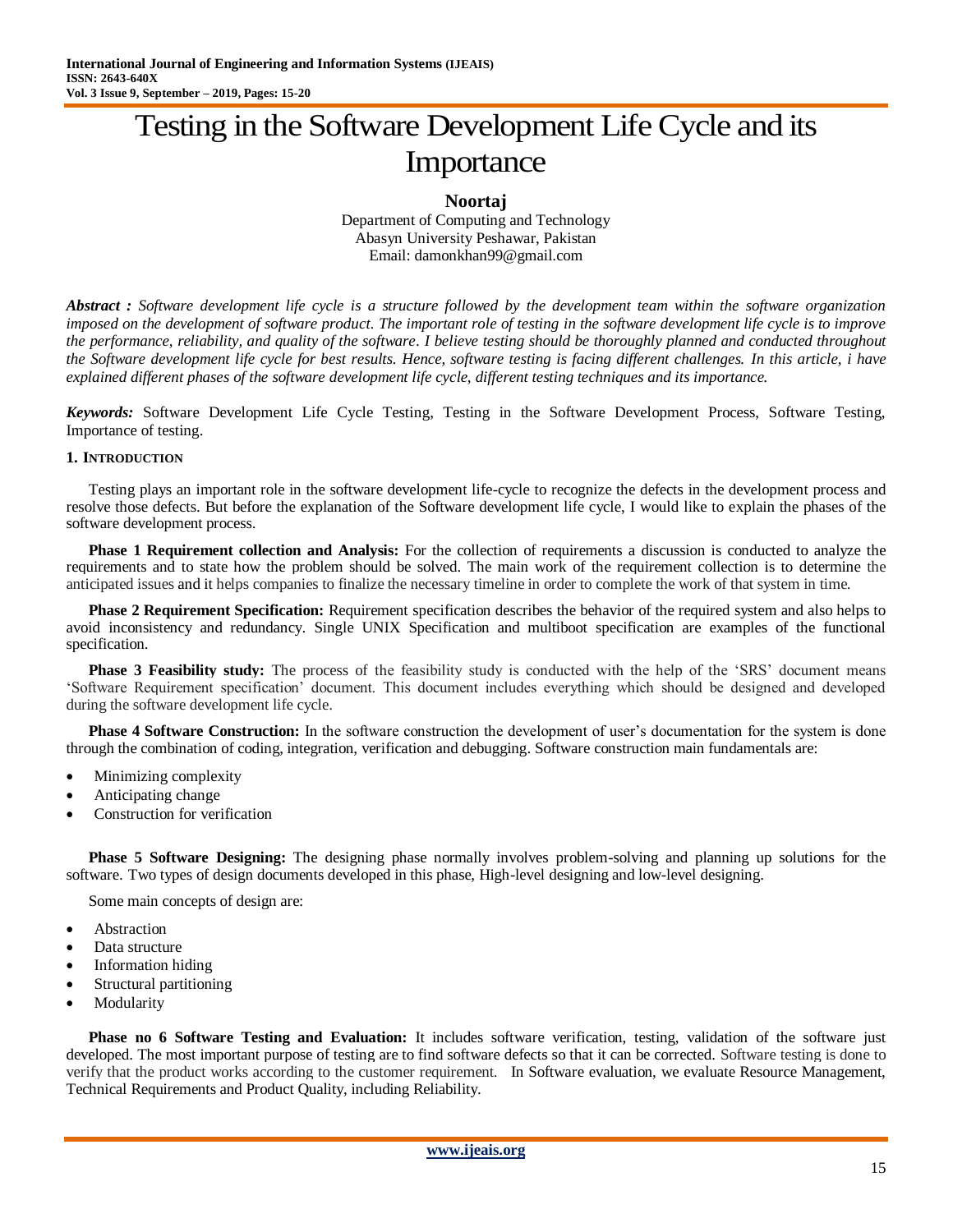**Phase 7 Debugging:** Debugging is the process of locating and resolving the defects in software and hardware through the debugger. A debugger is a debugging tool that helps in locating and identifying programming errors at different phases of software development.

## **Phase 8 Software Deployments and Maintenance:**

Deployment starts after no errors or bugs left.

Maintenance includes error corrections, optimization and enhancement of capabilities.

Main activities of maintenance are:-

- Corrective Maintenance
- Perfective Maintenance
- Preventive Maintenance
- Adaptive Maintenance
- Risk-based Maintenance
- Condition-based

## **2. TESTING IN THE SOFTWARE DEVELOPMENT LIFE CYCLE**

Software testing means that there should be no disparity in the software development process. Each software development has passed through a set of different phases. So early starting of testing means we can find and remove small bugs before they become bigger problems in the end and also provides the chance to review requirements for the attributes of the quality. There are three testing phases in SDLC:

- Test Analysis: In test analysis, the tester tries to understand the project.
- Test Design: The tester design the test cases based on user requirements.
- Test Execution: The tester executes the test cases and finds out defects if any.

Different types of testing involve throughout SDLC are:

- **1. Acceptance Testing:** Formal testing to determine if the requirements of the user are met and business processes conducted to determine the acceptability of the system.
- **2. Ad-Hoc Testing:** Ad-hoc testing is performed without documentation or planning and its main objective is to find errors that are not discovered by other types of testing.
- **3. Alpha and Beta Testing:** Alpha testing is done by testers at development sites after the acceptance testing. Beta testing is carried out by potential users in the real environment.
- **4. White Box Testing:** White box testing tests the internal structures and workings of applications, as opposed to its functionality.
- **5. Black Box Testing:** Black box testing is the testing technique where the functionalities of the software are being tested.
- **6. Integration Testing**: In integration testing the individual tested modules are combined as one and the interface between them is tested. It is done after the unit testing.
- **7. Automated Testing:** Automated testing is done by using automation tools to write and execute test cases.
- **8. Grey Box Testing:** It is a testing technique that uses a combination of white box testing and black box testing**.** The aim of this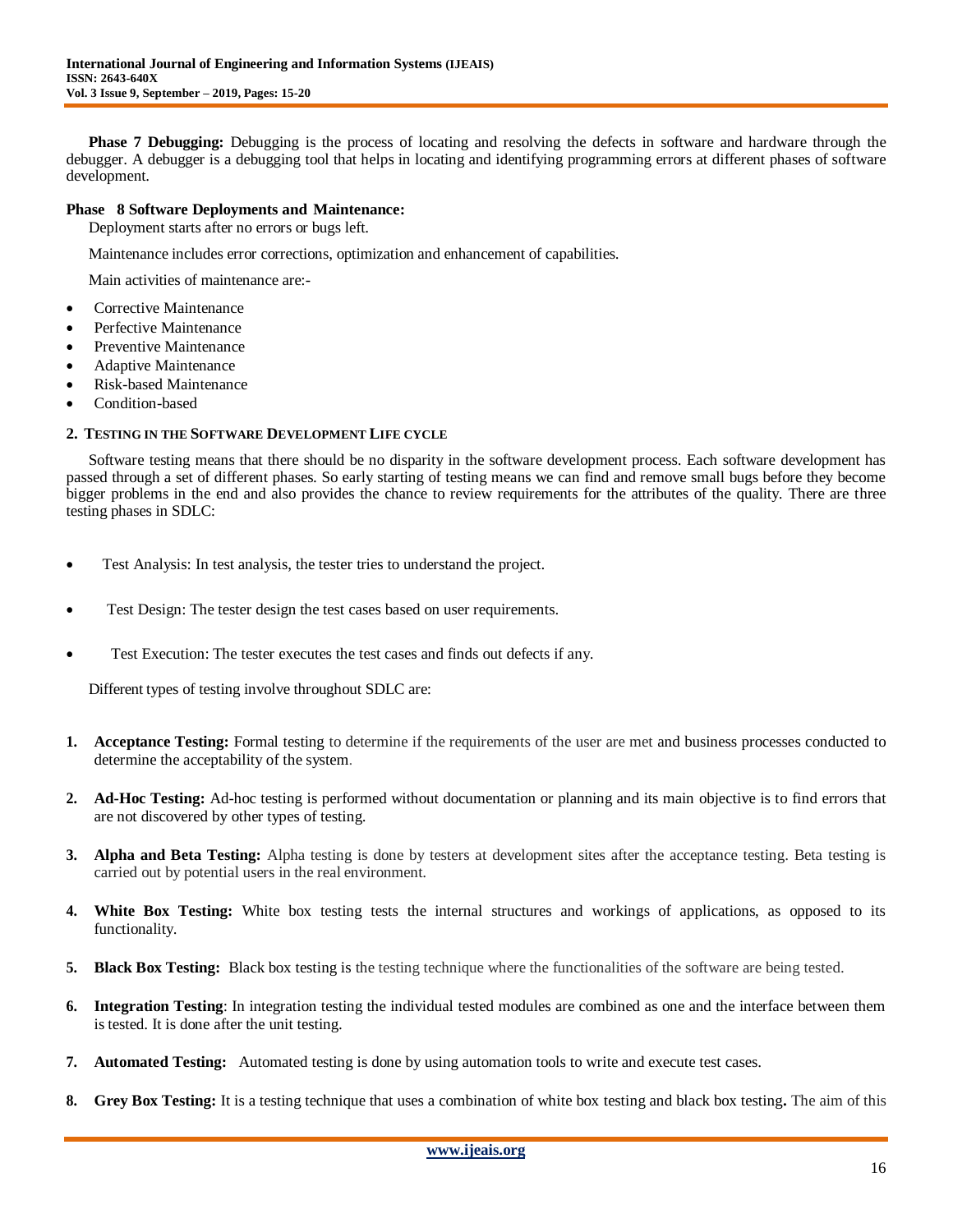testing is to find out the defects if there are any due to improper structure or improper usage of the application.

- **9. Regression Testing:** Regression testing is a testing activity rerunning the functional and non-functional tests from existing test cases to know that software changes have no unintended side-effects.
- **10. Stress Testing:** A software testing activity that determines the stability and robustness of software by testing beyond normal operational capacity limits.
- **11. Grey Box Testing:** It is a testing technique that uses a combination of white box testing and black box testing**.** The aim of this testing is to find out the defects if there are any due to improper structure or improper usage of the application.
- **12. Regression Testing:** Regression testing is a testing activity rerunning the functional and non-functional tests from existing test cases to know that software changes have no unintended side-effects.
- **13. Stress Testing:** A software testing activity that determines the stability and robustness of software by testing beyond normal operational capacity limits.
- **14. Security Testing:** Security testing tests the ability of the software to reveal flaws and to prevent unauthorized access to the resources of the software.
- **15. UAT (User Acceptance testing):** User acceptance testing is performed by the end users of the product**.** It is done in the last phase of testing.
- **16. Performance Testing:** The purpose of software performance testing is to assess a user's experience in real scenarios on our developed application. In the software field, it is performed to determine how a system performs in terms of stability, responsiveness, and speed in every type of condition.

## **3. The importance of testing in the SDLC**

Some major importance of testing in the SDLC are the following.

#### **3.1 Identification of Defects/Bugs:**

The identification of bugs and defects is done in the testing phase. These defects can be at any level (unit level/system level). With the testing of all phases, you get to keep away from almost all kinds of defects that can affect your application.

#### **3.2 Product Quality Improvement:**

Testing helps to know what is the actual result and the expected result. Surely, it helps in the improvement of your product quality. After proper testing, your software is free of errors and develop a desirable software for the users.

## **3.3 Reputation of company and satisfaction of stakeholders:**

Testing helps you to know the product"s quality. The stakeholders also get good information through a testing phase about the quality of your company products and will be satisfied.

## **3.4 To defeat your Competitors:**

Best testing tools and techniques help you and your product to grow up in the market and to defeat your competitors. After testing in all phases, the software you develop will be more reliable, safe and secure.

#### **3.5 Technical Importance:**

In software development life cycle testing is important for the technical aspects, as you know that it has to come out with the best technically correct application.

#### **3.6 Verification and validation:**

One of the main purposes of testing in SDLC is verification and validation. Testing will help you that your software meets with the required specifications through verification and validation.

## **3.7 Improved Quality:**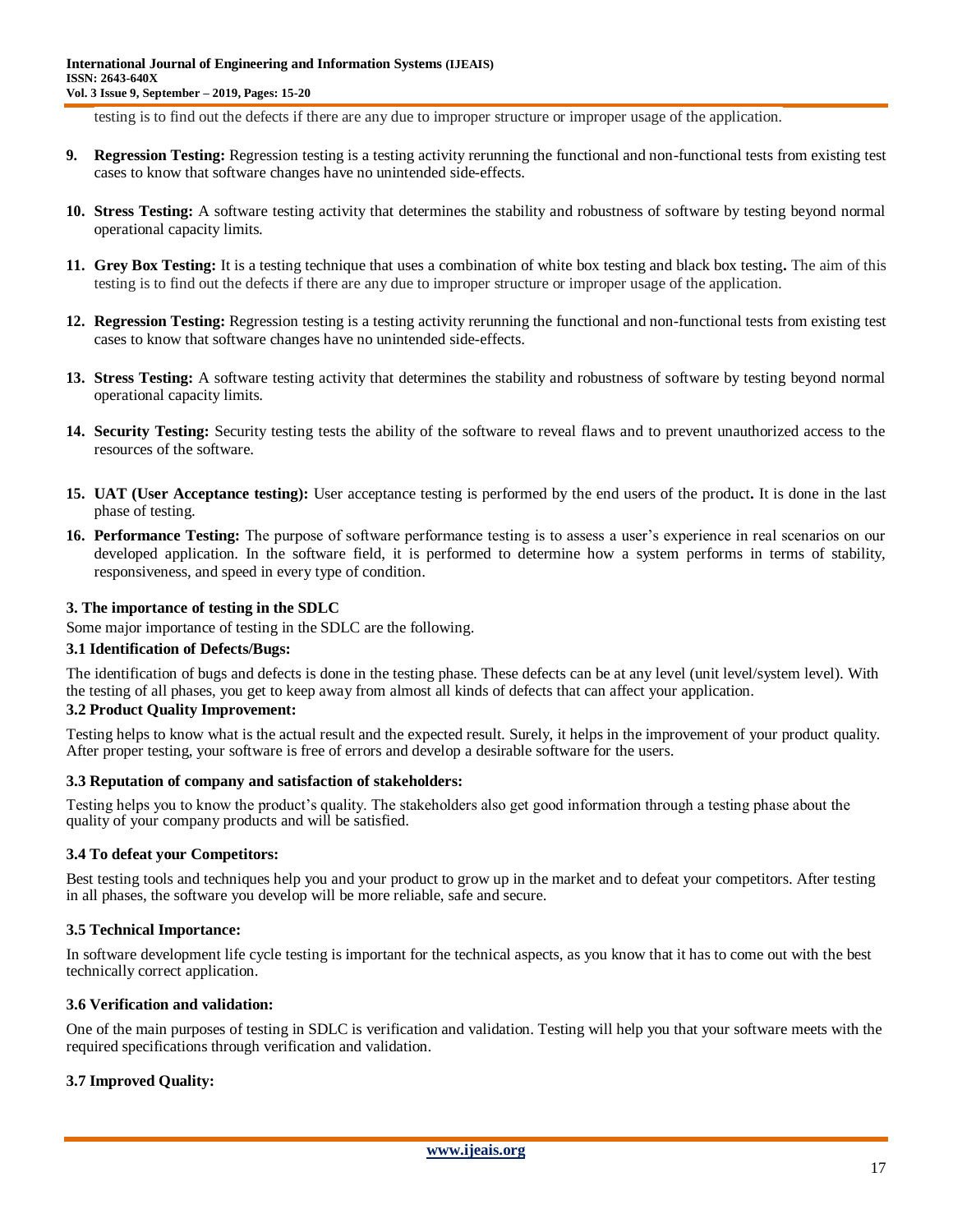Properly tested software you will be more confident that your software will be of great quality, secure, reliable and safe for all the users.

## **3.8 Prove Operability and Usability:**

Another important purpose of testing is to prove that the application is both operable and usable. Usability testing is a testing technique to observe a user's interaction with the product on all aspects, and where the users are facing problems those problems are recorded and analyzed.

## **3.9 Keep away any danger:**

It is important that you go under all phases of testing, in order to keep everyone away from any type of danger.

## **3.10 Reliability Estimation:**

Testing determines your software"s reliability. If you have tested your software through all levels like unit testing, regression testing, and all other types, then surely it is the most reliable software.

## **3.11 Prevent Defect Recurring:**

If the defects are detected early, then they can be prevented from recurring to the next development phase. Early detection and removing errors lead to saving a lot of development costs.

## **3.12 Economic importance:**

Well-tested software will have a pretty good impact on your revenue. And that is because anyone would want to go with a reliable, secure, good quality and trusted applications in the market.

| (Functionality) | <b>Product operation Product Revision Product transition</b> | (Adaptability)  |
|-----------------|--------------------------------------------------------------|-----------------|
| Reliability     | Testability                                                  | Reusability     |
| Correctness     | Integrity                                                    | Flexibility     |
| Usability       | Documentation                                                | Maintainability |
| Efficiency      | Structure                                                    | portability     |

**Software Quality Fact**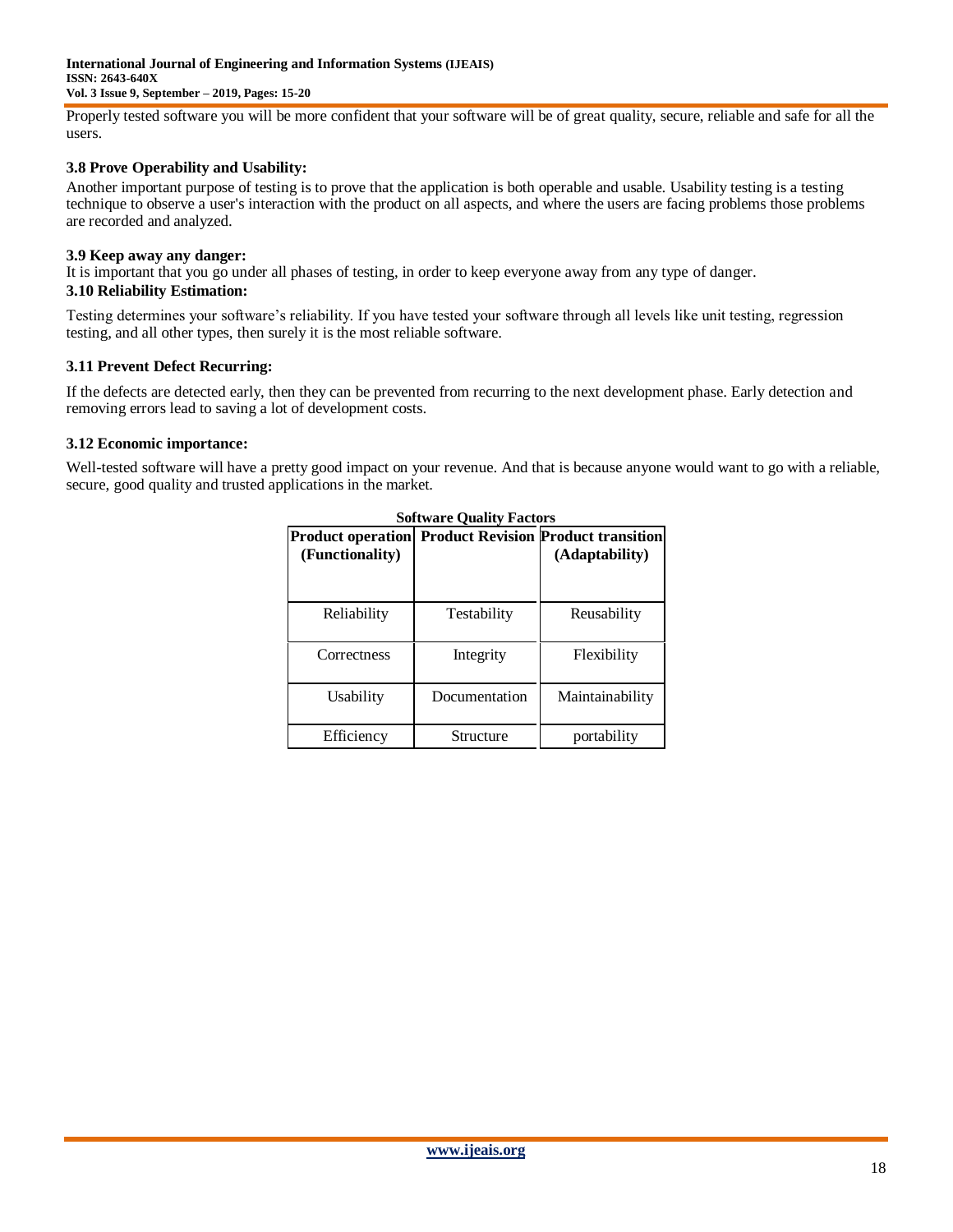

Fig. 1 Represent all phases of the software development life cycle

## 4. CONCLUSION

From this paper, it is cleared that testing is very important for delivering a quality product to the users and to the success of the overall effort. From this paper, it is concluded that testing should be thoroughly planned and conducted throughout the SDLC for improving reliability, performance, and quality. In this paper, I have explained all phases of the software development life cycle and the importance of testing in every phase.

## REFERENCES:

- [1] T.Rajani Devi, "Importance of testing in SDLC", International Journal of Scientific & Engineering Research Volume 3, Issue 5, May-2012.
- [2] Rajendra Kumar, "Software Testing techniques and Strategies," International Journal of Engineering Applied Sciences and Technology, 2016 Vol. 2, Issue 2, ISSN No. 2455-2143, Pages 113-117.
- [3] J. A. Whittaker, "What is Software Testing? And Why Is It So Hard?" IEEE Software, January 2000, pp. 70-79.
- [4] Prof. Swati Dubey, Prof. Shubhangi Takwane, Prof. Dipti Dighe, "Study on various phases of Software testing," 7<sup>th</sup> International conference on recent trends in engineering, Science and Management, 1<sup>st</sup>-2<sup>nd</sup> April 2017, Pune.
- [5] Mohd. Ehmer Khan, Farmeena Khan, "Importance of testing in SDLC," IJCSI International Journal of Computer Science Issues, Vol. 11, Issue 2, No 2, March 2014.
- [6] Langer, Arthur M. "Guide to Software Development-Designing and Managing the Life Cycle." January 2012.
- [7] Paul Jorgensen, "software testing: A craftsman approach" 4<sup>th</sup> edition (1995).